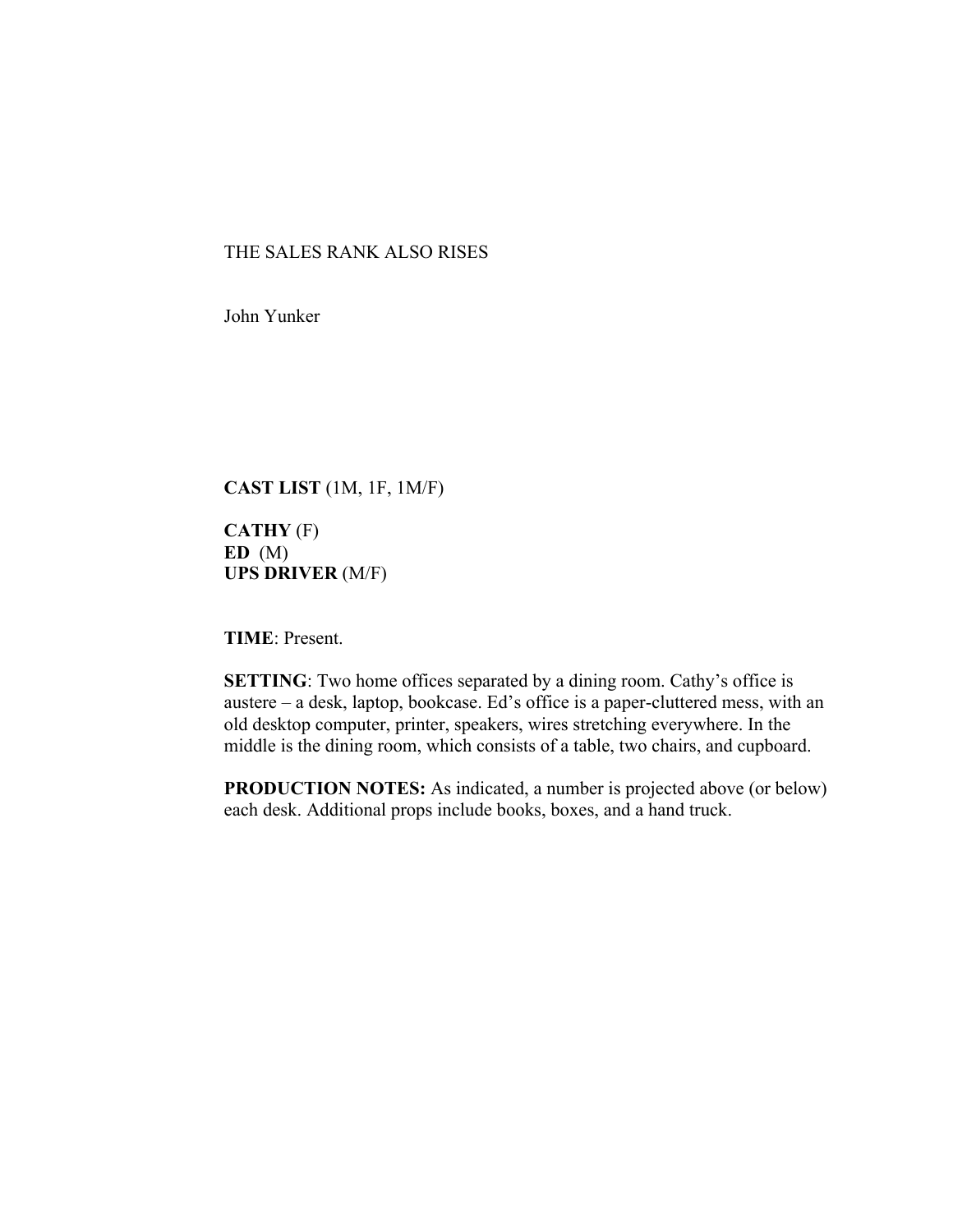1

## **SCENE 1**

*(ED and CATHY are seated at their respective desks and address the audience.)*

ED

*(Holds up his book.)* As an author, it's such a thrill to see your first novel published.

## CATHY

Self-published.

ED

My wife is traditionally published. Agent. Editor. Publicist. It's nice for her, but I see no need for the major publishing houses.

CATHY

He was rejected by the major publishing houses.

ED And I've always taken a more entrepreneurial approach to my writing.

## CATHY

Control freak.

ED This afternoon at the library, out of the blue, I was asked to sign my first book.

## CATHY

He donated a copy.

ED

These days, it's all about word of mouth.

#### CATHY

Want a free copy? Tell my husband you're a book blogger.

ED

Did you know that word of mouth is responsible for half of all book sales?

CATHY

Not that he's counting.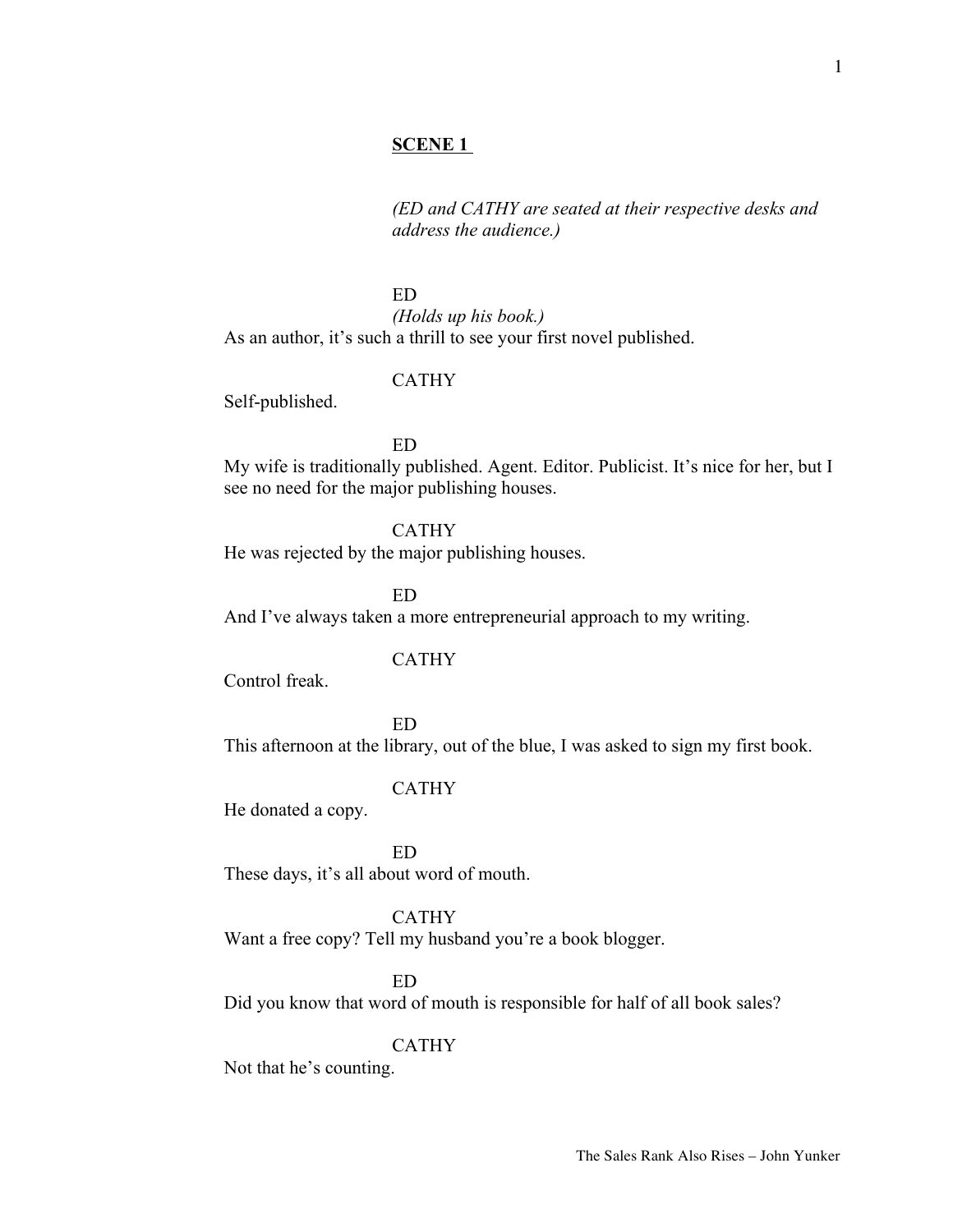#### ED

Not that I pay attention to my sales ranking.

#### CATHY

He's obsessed with his sales ranking.

#### ED

Well, maybe on occasion, while shopping online, I'll glance at it. *(He looks down at his computer. The number 124,134 is projected above him.)*

## CATHY

*(stands)*

It all began innocently enough.

ED

To maintain a sales ranking below 200,000, you have to sell one book a day.

#### CATHY

Just one book.

ED

That may sound trivial, but most people read only six books a year.

#### CATHY

I read 57 books last year.

### ED

I read five. Which is why it's such an achievement when you sell a book. It's not just a sale, it's a relationship.

*(ED's number increases to 179,782.)*

Now if only I could figure out how to have more than one relationship per day.

## CATHY

*(shouting)*

What did you say?

ED *(shouting back)*

Nothing.

*(then)* Not everyone has a major publisher.

CATHY

Speaking of my publisher, I recently approved my page proofs.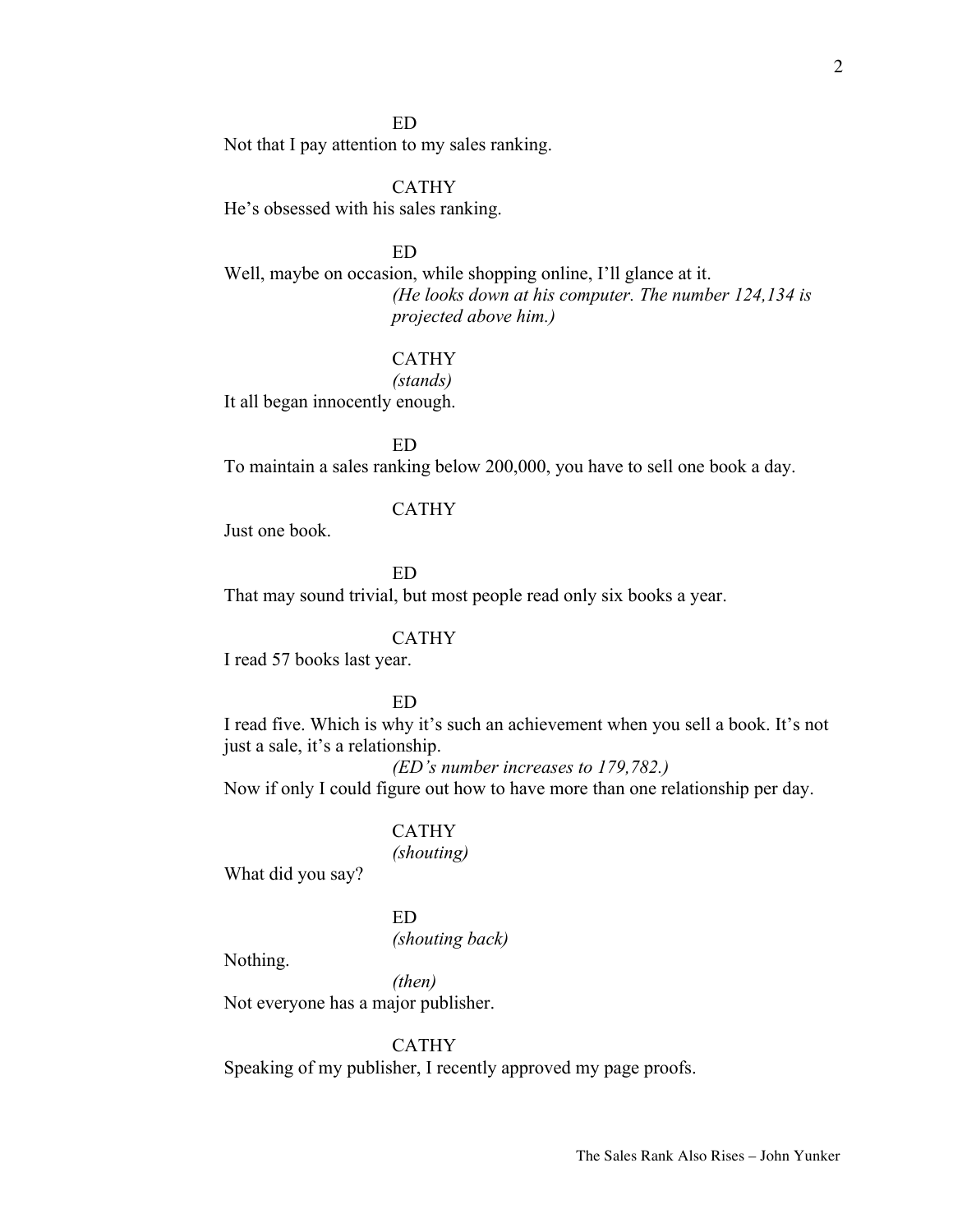ED

*(stands)*

Cathy loves publisher-speak.

CATHY ARCs will be going out soon.

ED Advance review copies.

CATHY I suggested we celebrate my forthcoming novel. Ed agreed to cook.

*(CATHY takes a seat in the dining room. ED pours wine.)*

ED Shells with pesto sauce.

CATHY And a Willamette Valley pinot.

*(The number increases to 355,331.)*

ED

Crap.

CATHY I thought the wine was lovely.

ED Not the wine. It's. It's nothing. How do you like the pasta?

CATHY You've outdone yourself. I'd love to see what you could do with penne.

*(The number increases to 429,331.)*

ED

So you hate the shells?

CATHY

No.

ED You just said you wanted penne.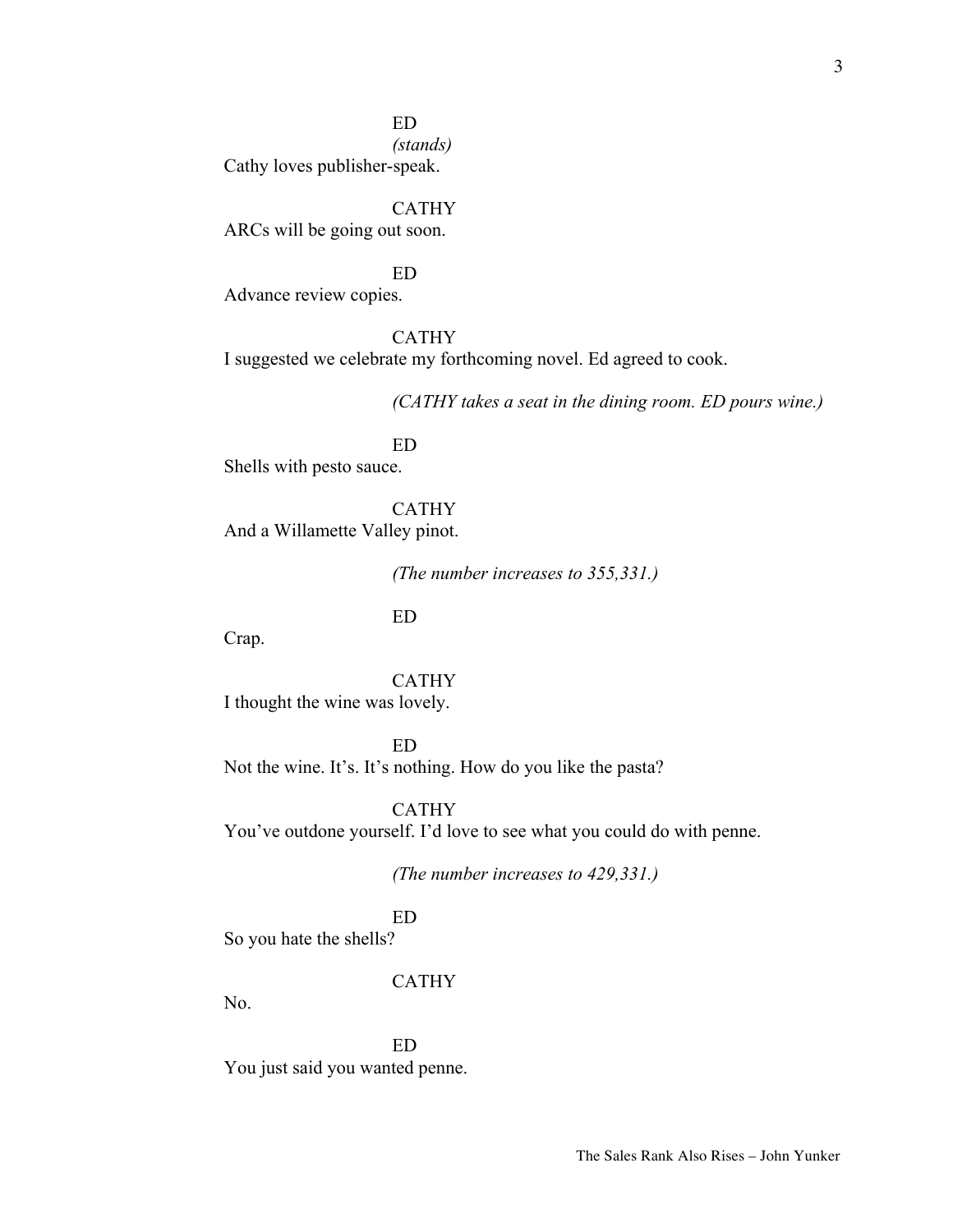### CATHY

I was kidding. This is all wonderful. I love shells. *(The number increases to 591,622. ED sighs loudly.)* Are you feeling okay?

ED So now you think I'm moody?

### CATHY

No.

# ED

You do know that I spent hours on that dish, hours I could have spent marketing my book, blogging, texting…

CATHY You just looked at your sales rank, didn't you?

## ED

I couldn't help it.

## CATHY

At the dinner table?

ED

I downloaded an app to my phone. Now I can be depressed wherever I go.

#### CATHY

This morning you said your book was selling like crazy.

ED

That was five hours ago. Sales rank updates every hour. Every hour a new number. Every hour a measurement. A judgment. Embarrassment.

#### CATHY

Word of mouth takes time.

#### ED

And with each hour it becomes clear how little word of mouth I have.

*(The number increases to 1,233,222. ED stands.)*

### CATHY

What's wrong now?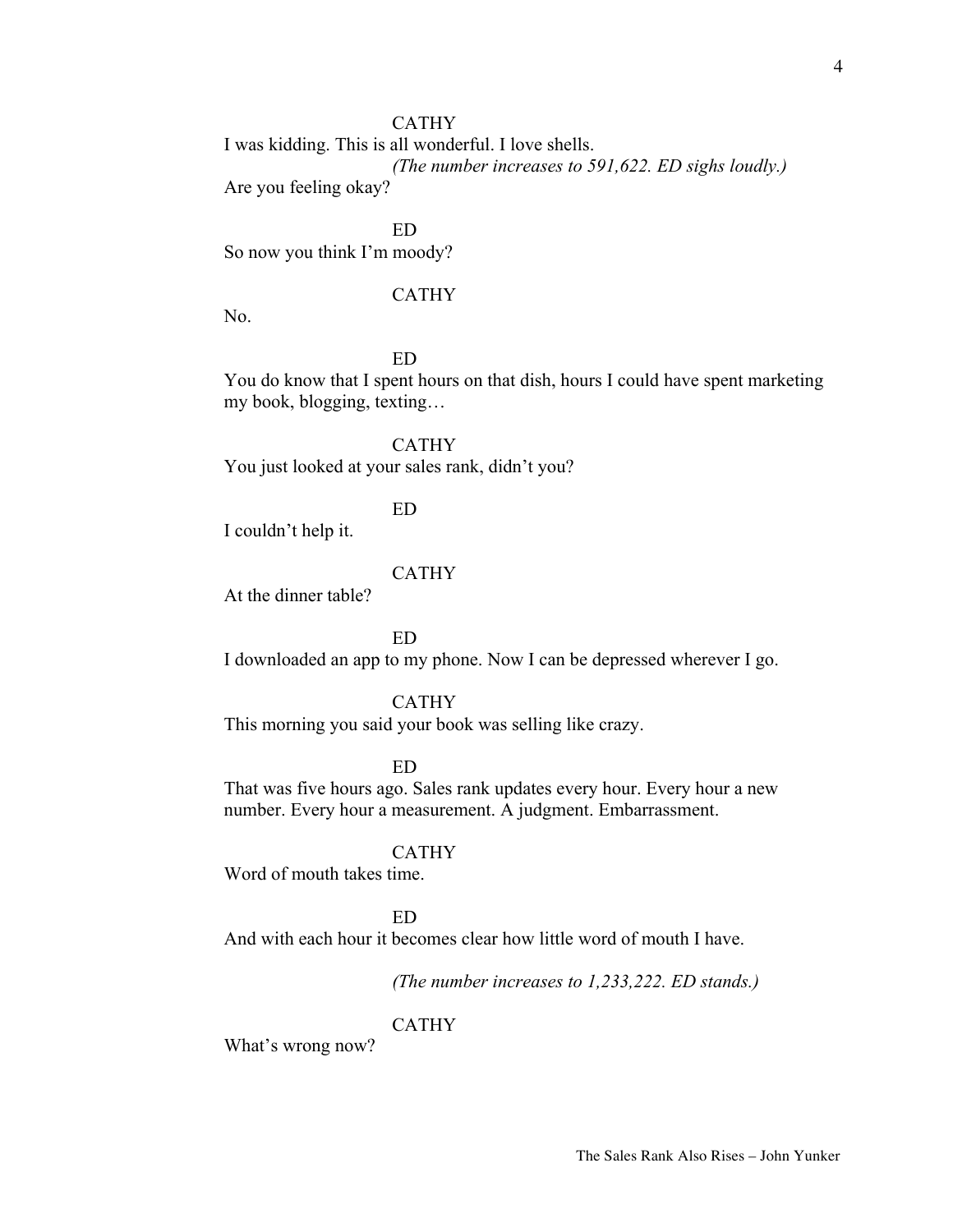ED

I'm not hungry.

CATHY

You know that number is meaningless.

ED

It's not so meaningless to those numbered one through a hundred.

CATHY

It's not about the books at the top. It's about *your* book. Your readers.

ED

All nine of them.

CATHY It's about the reason you got into writing in the first place. Remember?

ED

I wanted a bestseller. Is that so much to ask?

*(ED returns to his office, carrying the wine bottle. Stares at his computer screen. CATHY stands and meanders back to her office.)*

## CATHY

I wanted to tell a story. Because I was raised on stories. Generations of writers and the books they left behind. Those books.

*(CATHY gazes at her bookcase, selects a title.)*

ED

Those books.

CATHY Books that inspired my book.

ED Books ranked ahead of my book.

> *(ED reads from his computer as his number continues its painful, sporadic escalation.)*